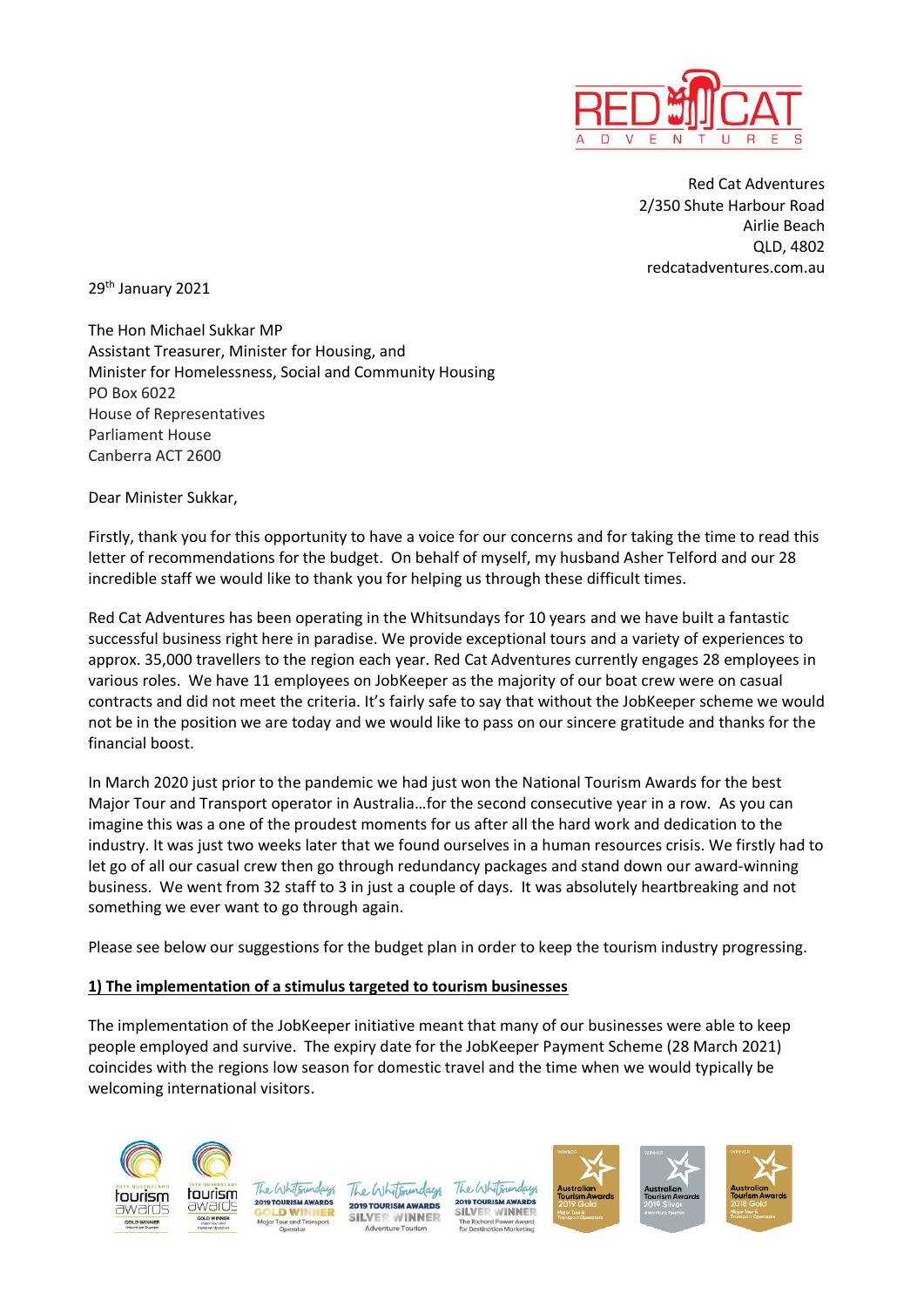

Unlike many regions within driving distance of capital cities, our operators have missed their peak season and most are now operating at between 15% and 50% of pre-COVID levels. Without the critical wage support of JobKeeper we estimate over half of the JobKeeper dependant roles in our regional tourism industry will be made redundant. This will create a landslide of economic impacts for our region, where one in three jobs are directly funded by tourism expenditure.

Without some type of continued support until international travel resumes, our region (and Australia) will lose its recovery capacity as international travel returns and Australia is at the top of every global travellers list of places to go first.

Our region is grateful for the demand driving stimulus the Commonwealth Government has provided through additional marketing funds, aviation support, and the Recovery for the Regions program. These however will not replace the lost income from international tourism in a region where approximately 30% of visitation is international (with some marine tourism and adventure operators as high as 90% international, and just not easily re-geared or appealing to domestic visitors).

**Recommendation: That the JobKeeper stimulus be augmented/substituted with a new stimulus package focused on tourism and hospitality industries with a focus on maintaining workforce and skills. The baseline comparison for revenue loss can't be March quarter 2020 data however as these figures were significantly impacted by COVID travel restrictions. We ask that you remember that businesses find themselves in this situation through no fault of their own, the imposed sanctions, restrictions, border closers to manage the health crisis have had significant impact on our businesses that has heavy reliance on international visitation as well as significant inter/intra-state tourism numbers. Our business alone was 85% international and we had just had the most profitable month ever in the business in January 2020. If additional consideration for tourism specific business support is needed, consider the viability of international drawcards like 74 Islands, Whitehaven Beach and Hill Inlet, 40% of all visitation to the Great Barrier Reef, the largest fleet of overnight sailing experiences in the Southern Hemisphere as destinations where the impact will continue to be felt until international travel resumes.** 

## **2: Increase funds for the EMDG including a reset of operator eligibility.**

Once international travel resumes into and out of Australia, the tourism sector will have a significant job to do to reinstate the \$30B trade partnerships that have driven Australia's international brand and reputation. Tourism trade not only supports the travel sector, it positions Australian products and services in the global economy.

The Export Market Development Grant has been a vital part of growing the value of international visitor numbers and trade receipts for Australia. We have heavily relied on the and apply each year to help and helped me travel to 7 countries in Nov/Dec 2019. The rules around the EMDG are currently under review, following the passing of legislative changes in December 2020. The focus of the new EMDG rules is to reduce complexity and uncertainty – from what has been released thus far, the new EMDG will only increase complexity and uncertainty for businesses.

The changes will reduce the funding available to a reduced number of exporters. Currently over 4000 applicants per year, which is expected to drop by 25-50%, this is the opposite of what should be happening and will be disastrous for our region.



The Whitsundays **2019 TOURISM AWARDS SILVER WINNER** 

The Whitsundays **2019 TOURISM AWAR SILVER WINNER** 



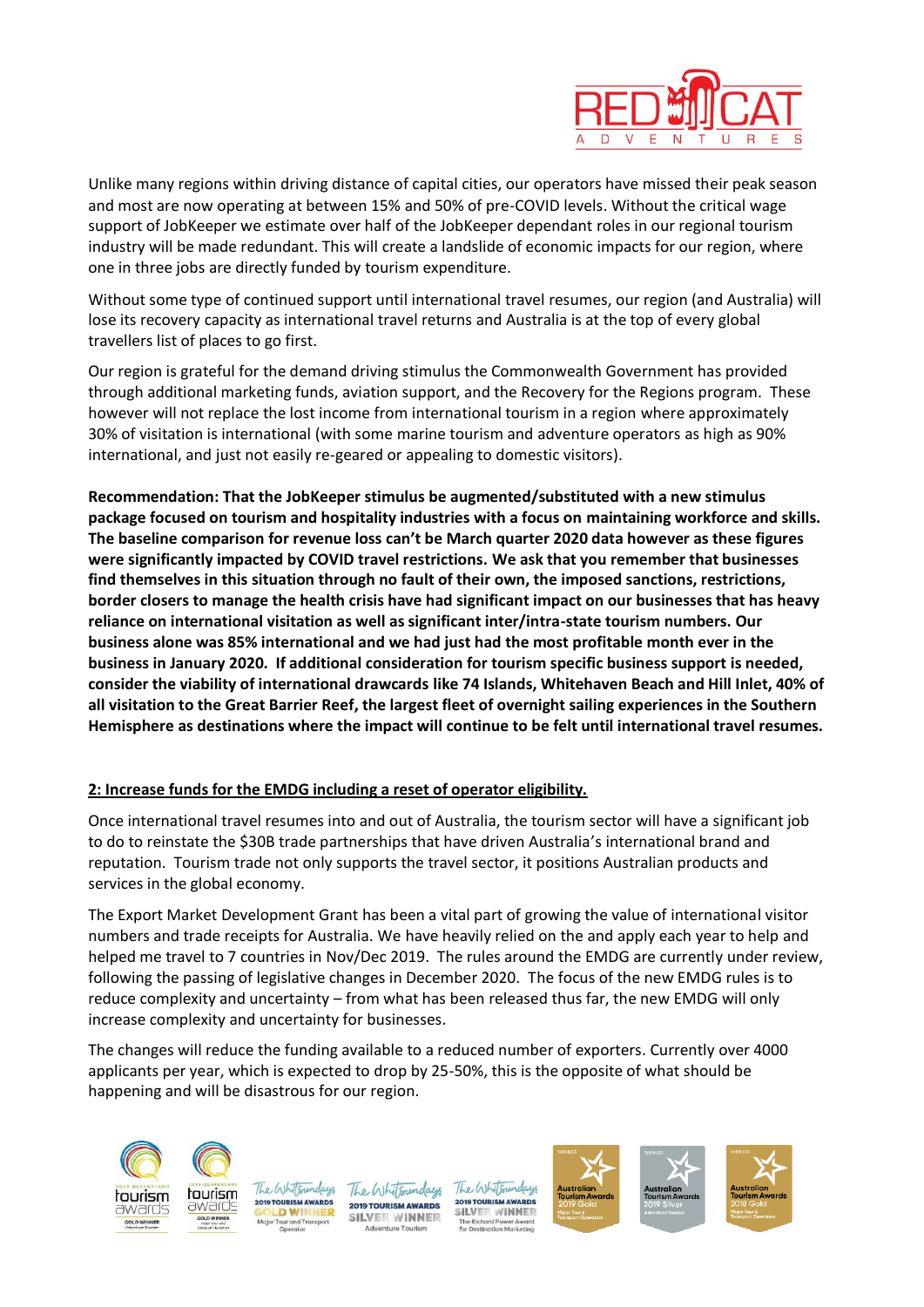

The global downturn in travel from COVID related travel restrictions has seen the tourism workforce globally slashed, meaning many established industries (inc. tourism and education) will effectively be starting from scratch to re-establish their export markets. The new EMDG does not assist these industries and/or applicants which may have exhausted EMDG applications in the past, as the 8 year limitation still applies.

The new EMDG reduces the annual turnover threshold from \$50m to \$20m, punishing those established exporters who will be looking to re-establish export markets in the post-Covid era. Most businesses and most regions will be starting again in building trade partnerships, that costs money and most businesses don't have.

Now is not the time to change the 'rules' of global export support when the market we will be operating in is in turmoil.

**Recommendation: Rather than reducing eligibility, the Government should be 'resetting' the eight year limit on EMDG eligibility for existing tourism operators, and maintaining the current eligibility threshold and level of support to kick-start Australia's trade-driven COVID recovery for review once global travel resumes.** 

## **3: Expand the Federal Reinsurance Pool to reduce property insurance costs**

Property insurance for most businesses and residents in Northern Australia is either rising at exponential rates, or no longer available. The region experiences some of the highest average premiums for insurance in the country, linked to the likelihood of natural disasters.

In 2018-19, the average premium for combined property insurance across Northern Australia was approximately \$2,500, almost double that for the rest of Australia (\$1,400). The impacts leave many businesses concerned they cannot afford the extreme prices of insurance due to the financial stressors associated with COVID-19.

The recent Small Business and Family Enterprise Ombudsman's Report (December 2020) recommends expanding the Federal Reinsurance Pool to ease property premiums for existing small businesses; however, it should not be an incentive to build commercial property in areas that are of high risk to natural liabilities. The Royal Commission into Natural Disaster Arrangements recommends this risk can be mitigated through attention to natural disaster risk in land planning decision.

**Recommendation: Expanding the Australian Reinsurance Pool to provide assurance to struggling Northern Australian businesses, preparing them for all-natural disasters and ensuring that they are covered with affordable commercial property insurance.** 

## **4: Create a program for Public Liability Insurance**

Many small businesses report being unable to obtain public liability and professional indemnity insurances in the travel and tourism sector in Northern Australia. The open-ended nature of injury claims mean that insurance availability is limited. Considering a slip or a fall can cost a small business millions of dollars, operating without public liability insurance is not an option.

For businesses in tourism or outdoor activities, this lack of insurance is causing many to shut their doors. These closures risk endangering Australian traditions like caravan family holidays, outdoor trekking on



The Whitsundays tourism **2019 TOURISM AWARDS** awards **DWINNER** nd Tro

The Whitsundays **2019 TOURISM AWARDS SILVER WINNER** 

The Whitsundays **2019 TOURISM AWAR SILVER WINNER**